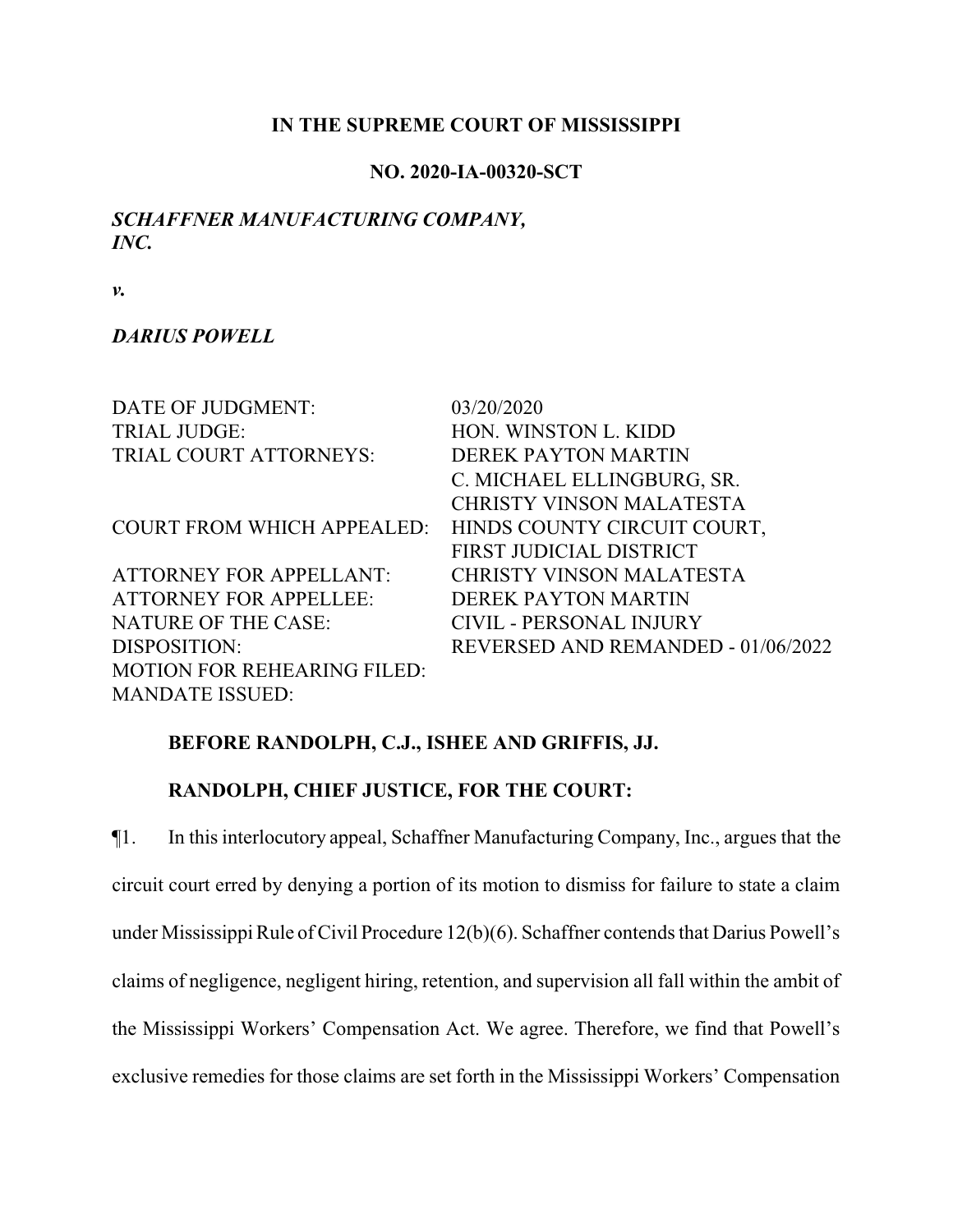Act. Powell made a separate claim alleging vicarious liability based on claims of intentional torts bycoworkers. The trial judge also dismissed Powell's claims against the coworkers with prejudice; however, Powell did not seek an interlocutory appeal of that decision. We reverse the judgment of the trial court and remand for entry of an order consistent with this opinion.

#### **FACTUAL AND PROCEDURAL HISTORY**

¶2. On March 27, 2019, Darius Powell filed a complaint alleging five claims: (1) assault and battery by Rederick Kelly and O'Derrick Clark; (2) intentional infliction of emotional distress by Kelly and Clark; (3) negligent hiring, retention, and supervision by Schaffner; (4) negligence by Schaffner for failing to provide a safe work environment; and (5) vicarious liability by Schaffner for Kelly's and Clark's alleged assault, battery, and intentional infliction of emotional distress. Powell alleged that on December 11, 2017, Kelly and Clark severely injured him while in the course and scope of their employment.

¶3. On April 15, 2019, Schaffner, Kelly, andClark filed answers denying Powell's claims. They also filed a joint motion to dismiss under Mississippi Rule of Civil Procedure 12(b)(6) for failure to state a claim upon which relief can be granted. Schaffner, Kelly, and Clark argued that the claims against Kelly and Clark were barred by a one-year statute of limitations that expired one year following December 11, 2017. They further urged that all claims against Schaffner fell within the scope of the Mississippi Workers' Compensation Act, and, therefore, proceedings under the Act were Powell's exclusive remedy for those claims.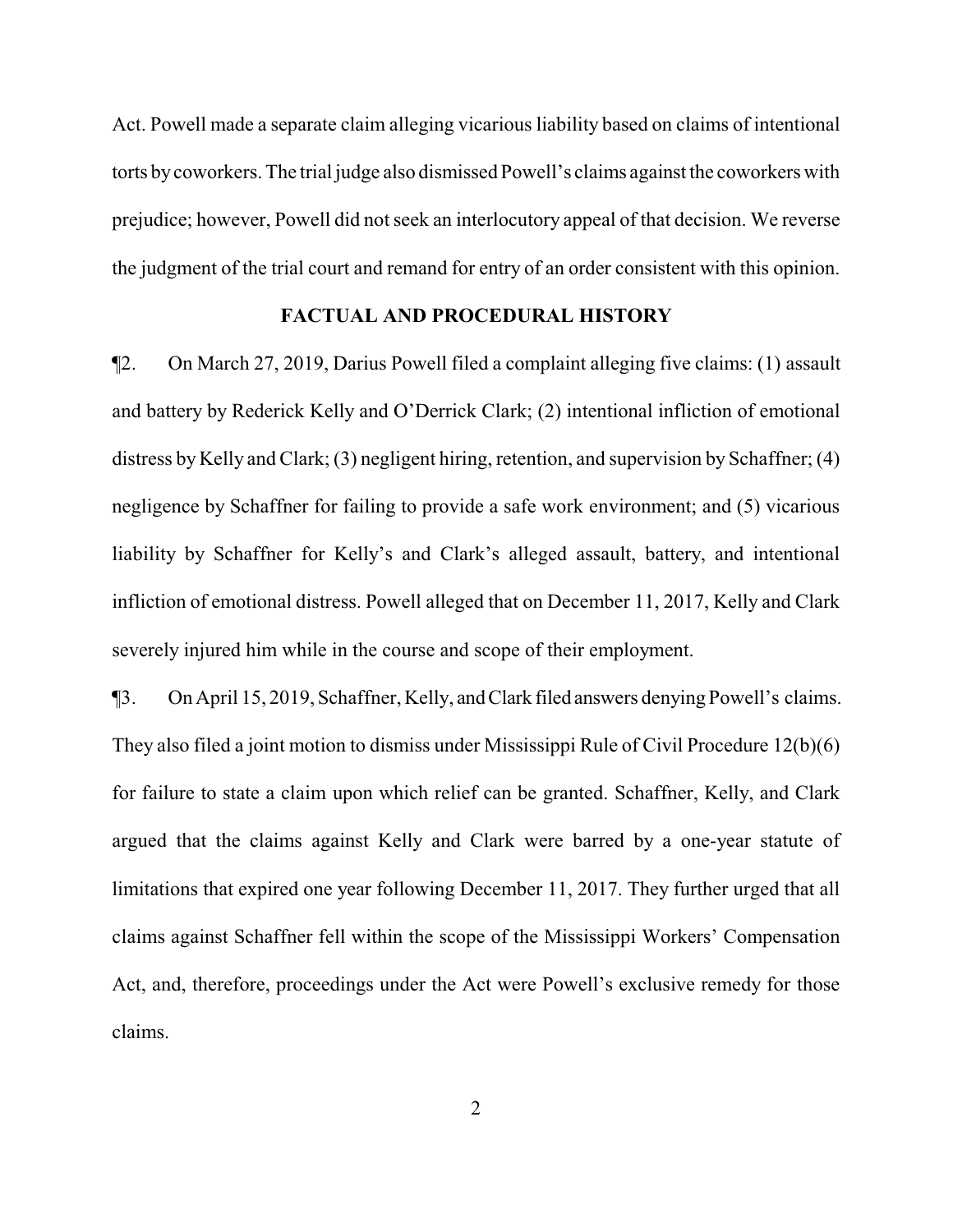¶4. The circuit court held a hearing on the joint motion to dismiss on August 15, 2019, and a second hearing on February 20, 2020. On March 20, 2020, the circuit court entered an order granting in part the defendants' joint motion to dismiss. The court ruled that the claims of assault, battery, and intentional infliction of emotional distress against Kelly and Clark were barred by the statute of limitations. However, the court found that Powell's claims of "Negligence, Negligent Hiring, Retention, and Supervision, and Vicarious Liability" against Schaffner did not fall within the scope of the Mississippi Workers' Compensation Act and denied the joint motion to dismiss those claims.

¶5. Schaffner petitioned for interlocutory appeal, disputing the circuit court's determination that the claims against it were not within the scope of the Mississippi Workers' Compensation Act. This Court granted the petition on May 20, 2020.

#### **ANALYSIS**

¶6. Orders on Rule 12(b)(6) motions are reviewed de novo. *City of Meridian v. \$104,960.00*, 231 So. 3d 972, 974 (Miss. 2017). When this Court reviews a motion to dismiss under our Rule 12(b)(6) "the allegations in the complaint must be taken as true, and the motion should not be granted unless it appears beyond doubt on the face of the complaint that the plaintiff will be unable to prove any set of facts in support of his claim." *Newell v. S. Jitney Jungle Co.*, 830 So. 2d 621, 623 (Miss. 2002) (citing *Lang v. Bay St. Louis/Waveland Sch. Dist.*, 764 So. 2d 1234, 1236 (Miss. 1999)).

¶7. The Mississippi Workers' Compensation Act statesthat "[t]he liabilityof an employer

3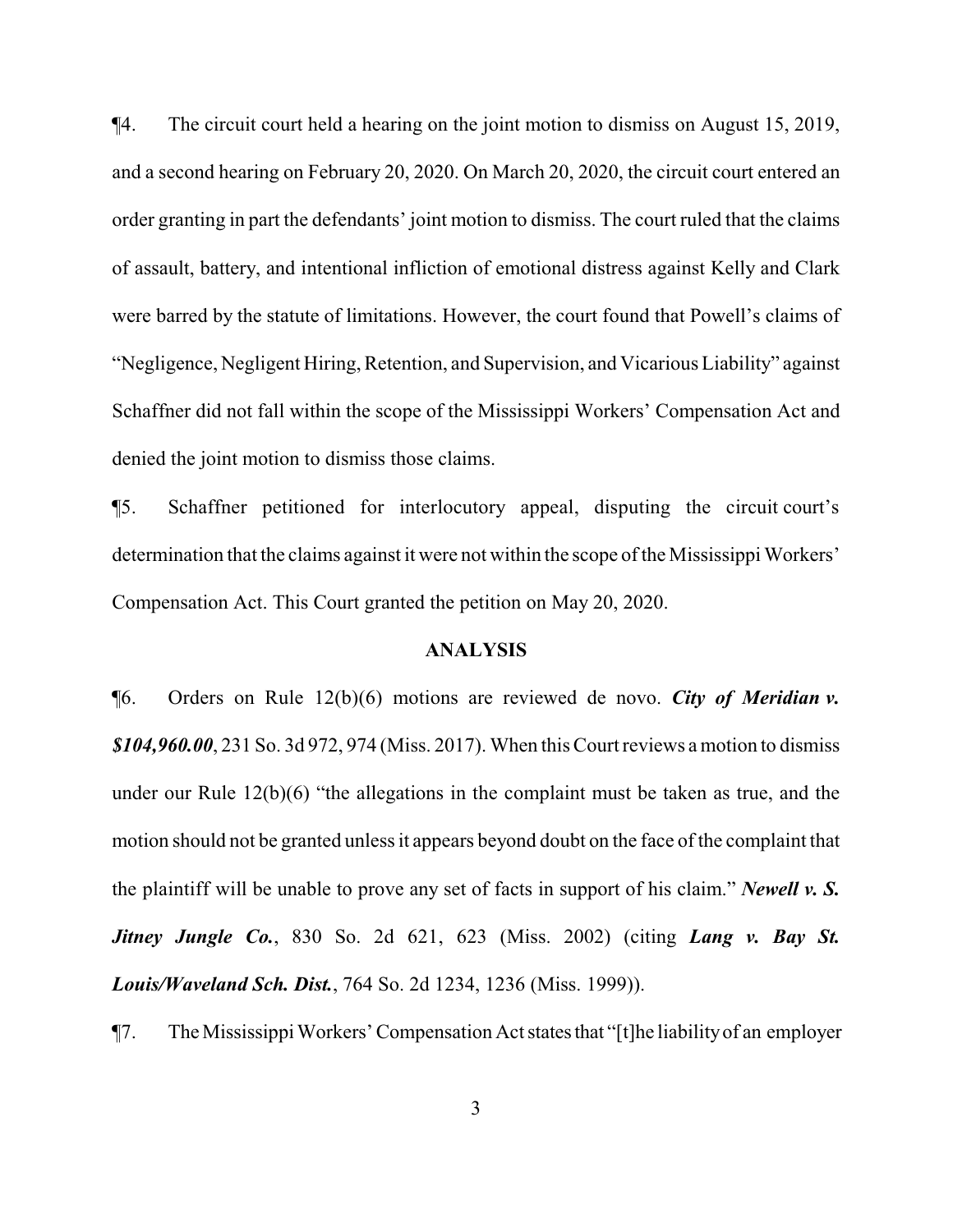to pay compensation shall be exclusive and in place of all other liability of such employer to the employee . . . and anyone otherwise entitled to recover damages at common law or otherwise from such employer on account of such injury or death . . . may elect to claim compensation under this chapter[.]" Miss. Code Ann. § 71-3-9 (Rev. 2011). Whether the exclusivity bar applies is ultimately a question of whether the injury alleged falls under the definition of injury in the Act. *Newell*, 830 So. 2d at 624–25.

¶8. The Act defines "[i]njury," inter alia, as "accidental injury or accidental death arising out of and in the course of employment without regard to fault which results from an untoward event or events, if contributed to or aggravated or accelerated by the employment in a significant manner." Miss. Code Ann. § 71-3-3(b) (Rev. 2021). We have stated in determining if an injury is accidental "that 'if the facts alleged or proven point to negligence, gross negligence, or recklessness, despite an allegation of actual intent, th[e] Court will find that workers' compensation is the sole avenue for relief for the aggrieved party.'" *In re Est. of Gorman ex rel. Gorman v. State*, 307 So. 3d 421, 425–26 (Miss. 2020) (alteration in original) (quoting *Bowden v. Young*, 120 So. 3d 971, 977 (Miss. 2013)).

¶9. Applying Mississippi law to the face of the complaint, Powell's claims of negligent hiring, retention, supervision, and general negligence for failing to provide a safe work environment are all claims of direct negligence against Schaffner. These claims properly fall within the scope of the Act. Therefore, the Act is Powell's exclusive remedy for those claims, and those claims should have been dismissed.